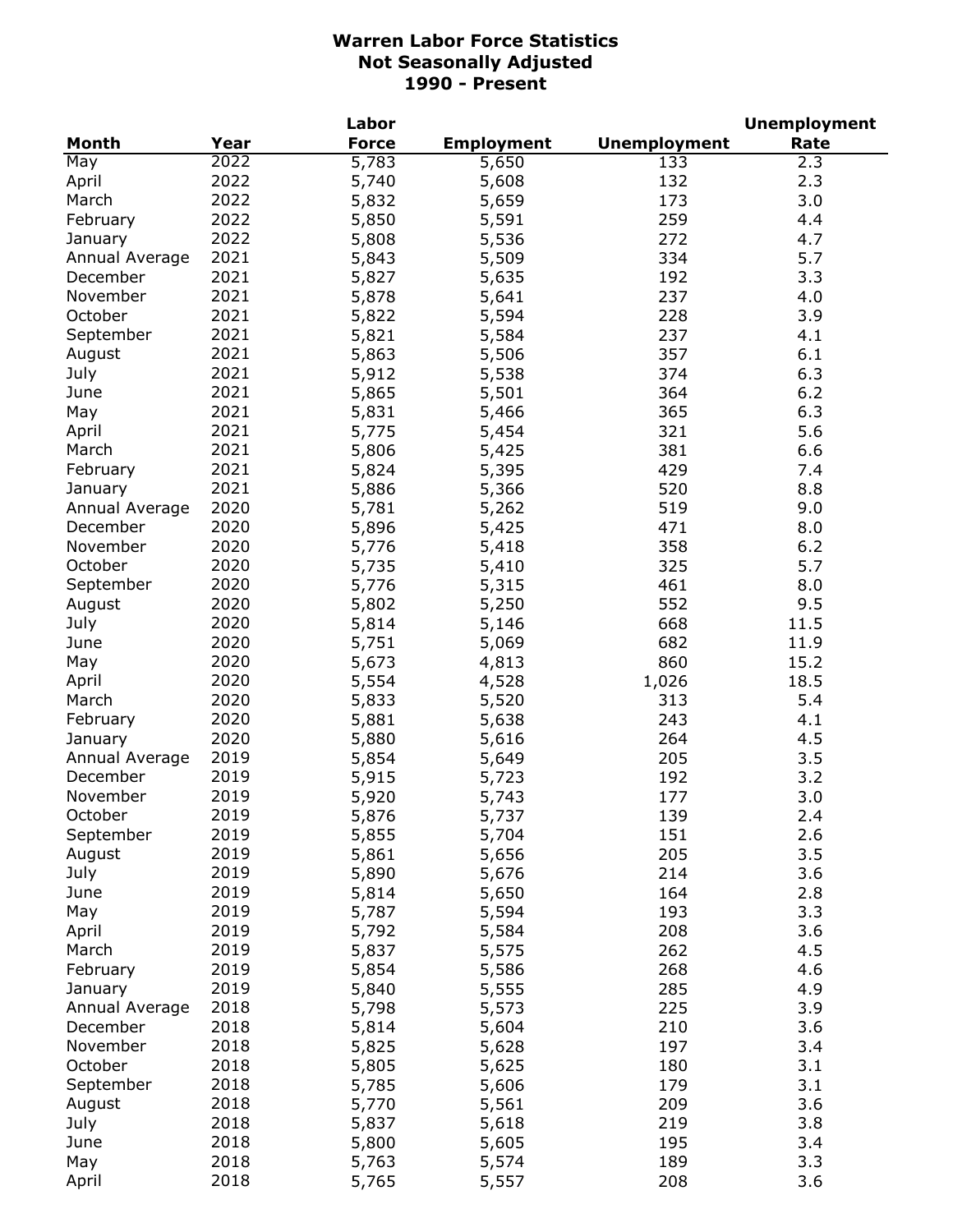|                |      | Labor        |                   |                     | <b>Unemployment</b> |
|----------------|------|--------------|-------------------|---------------------|---------------------|
| Month          | Year | <b>Force</b> | <b>Employment</b> | <b>Unemployment</b> | Rate                |
| March          | 2018 | 5,797        | 5,523             | 274                 | 4.7                 |
| February       | 2018 | 5,821        | 5,514             | 307                 | 5.3                 |
| January        | 2018 | 5,793        | 5,462             | 331                 | 5.7                 |
| Annual Average | 2017 | 5,770        | 5,516             | 254                 | 4.4                 |
| December       | 2017 | 5,800        | 5,550             | 250                 | 4.3                 |
| November       | 2017 | 5,806        | 5,559             | 247                 | 4.3                 |
| October        | 2017 | 5,774        | 5,553             | 221                 | 3.8                 |
| September      | 2017 | 5,785        | 5,565             | 220                 | 3.8                 |
| August         | 2017 | 5,791        | 5,509             | 282                 | 4.9                 |
| July           | 2017 | 5,793        | 5,538             | 255                 | 4.4                 |
| June           | 2017 | 5,751        | 5,537             | 214                 | 3.7                 |
| May            | 2017 | 5,708        | 5,498             | 210                 | 3.7                 |
| April          | 2017 | 5,715        | 5,503             | 212                 | 3.7                 |
| March          | 2017 | 5,757        | 5,483             | 274                 | 4.8                 |
| February       | 2017 | 5,775        | 5,462             | 313                 | 5.4                 |
| January        | 2017 | 5,776        | 5,431             | 345                 | 6.0                 |
| Annual Average | 2016 | 5,669        | 5,371             | 298                 | 5.3                 |
| December       | 2016 | 5,710        | 5,428             | 282                 | 4.9                 |
| November       | 2016 | 5,691        | 5,438             | 253                 | 4.4                 |
| October        | 2016 | 5,683        | 5,422             | 261                 | 4.6                 |
| September      | 2016 | 5,655        | 5,386             | 269                 | 4.8                 |
| August         | 2016 | 5,693        | 5,376             | 317                 | 5.6                 |
| July           | 2016 | 5,725        | 5,403             | 322                 | 5.6                 |
| June           | 2016 | 5,681        | 5,402             | 279                 | 4.9                 |
| May            | 2016 | 5,604        | 5,339             | 265                 | 4.7                 |
| April          | 2016 | 5,628        | 5,348             | 280                 | 5.0                 |
| March          | 2016 | 5,646        | 5,326             | 320                 | 5.7                 |
| February       | 2016 | 5,670        | 5,307             | 363                 | 6.4                 |
| January        | 2016 | 5,632        | 5,273             | 359                 | 6.4                 |
| Annual Average | 2015 | 5,694        | 5,342             | 352                 | 6.2                 |
| December       | 2015 | 5,687        | 5,375             | 312                 | 5.5                 |
| November       | 2015 | 5,684        | 5,369             | 315                 | 5.5                 |
| October        | 2015 | 5,665        | 5,367             | 298                 | 5.3                 |
| September      | 2015 | 5,626        | 5,340             | 286                 | 5.1                 |
| August         | 2015 | 5,692        | 5,345             | 347                 | 6.1                 |
| July           | 2015 | 5,715        | 5,370             | 345                 | 6.0                 |
| June           | 2015 | 5,704        | 5,380             | 324                 | 5.7                 |
| May            | 2015 | 5,684        | 5,343             | 341                 | 6.0                 |
| April          | 2015 | 5,680        | 5,339             | 341                 | 6.0                 |
| March          | 2015 | 5,722        | 5,299             | 423                 | 7.4                 |
| February       | 2015 | 5,746        | 5,300             | 446                 | 7.8                 |
| January        | 2015 | 5,727        | 5,277             | 450                 | 7.9                 |
| Annual Average | 2014 | 5,704        | 5,264             | 440                 | 7.7                 |
| December       | 2014 | 5,722        | 5,356             | 366                 | 6.4                 |
| November       | 2014 | 5,740        | 5,349             | 391                 | 6.8                 |
| October        | 2014 | 5,736        | 5,350             | 386                 | 6.7                 |
| September      | 2014 | 5,686        | 5,297             | 389                 | 6.8                 |
| August         | 2014 | 5,708        | 5,289             | 419                 | 7.3                 |
| July           | 2014 | 5,727        | 5,301             | 426                 | 7.4                 |
| June           | 2014 | 5,662        | 5,309             | 353                 | 6.2                 |
| May            | 2014 | 5,624        | 5,231             | 393                 | 7.0                 |
| April          | 2014 | 5,640        | 5,216             | 424                 | 7.5                 |
| March          | 2014 | 5,726        | 5,177             | 549                 | 9.6                 |
| February       | 2014 | 5,753        | 5,167             | 586                 | 10.2                |
|                |      |              |                   |                     |                     |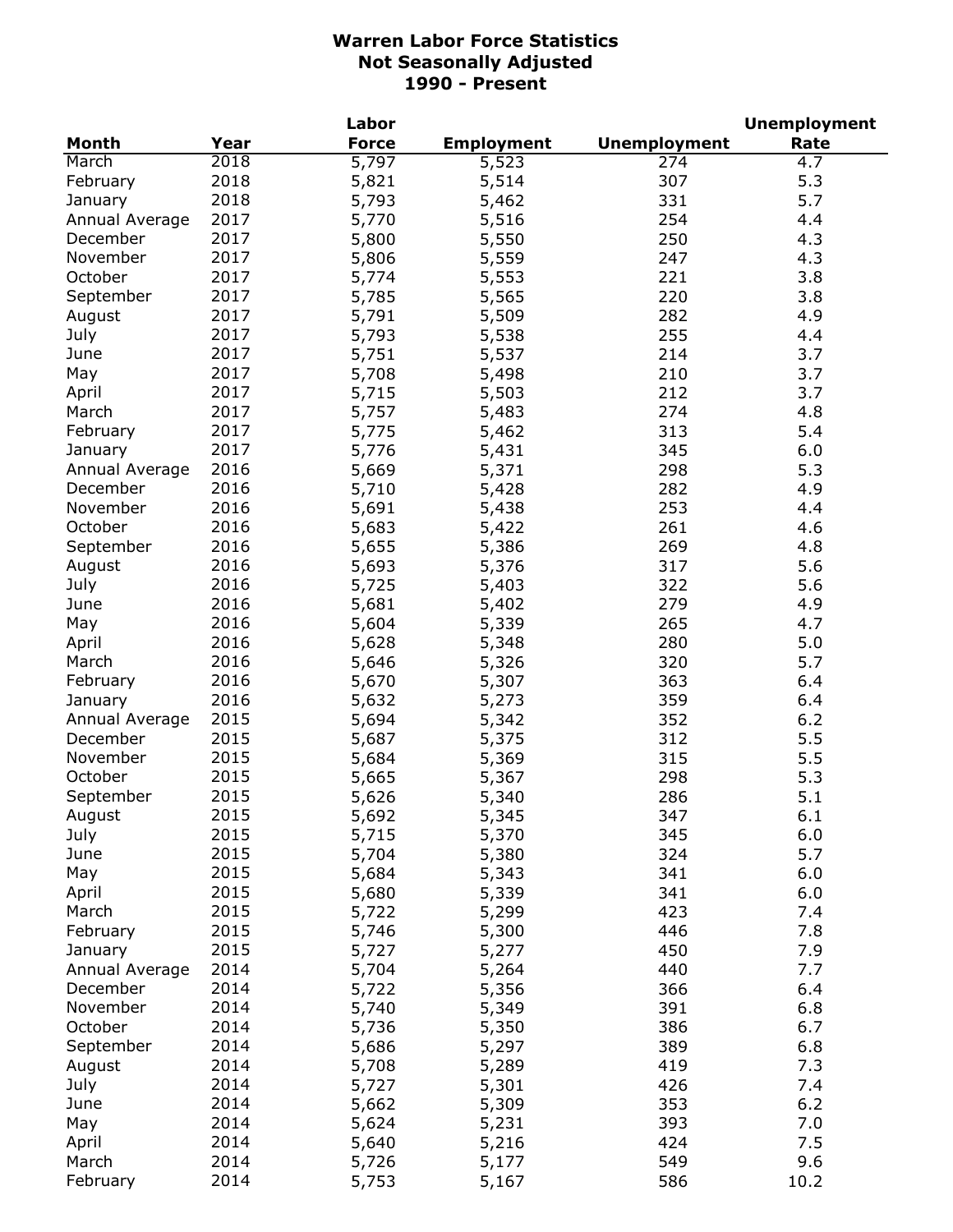|                |      | Labor          |                   |                     | <b>Unemployment</b> |
|----------------|------|----------------|-------------------|---------------------|---------------------|
| <b>Month</b>   | Year | <b>Force</b>   | <b>Employment</b> | <b>Unemployment</b> | Rate                |
| January        | 2014 | 5,730          | 5,128             | 602                 | 10.5                |
| Annual Average | 2013 | 5,791          | 5,226             | 565                 | 9.8                 |
| December       | 2013 | 5,745          | 5,253             | 492                 | 8.6                 |
| November       | 2013 | 5,800          | 5,271             | 529                 | 9.1                 |
| October        | 2013 | 5,807          | 5,244             | 563                 | 9.7                 |
| September      | 2013 | 5,812          | 5,240             | 572                 | 9.8                 |
| August         | 2013 | 5,775          | 5,225             | 550                 | 9.5                 |
| July           | 2013 | 5,798          | 5,256             | 542                 | 9.3                 |
| June           | 2013 | 5,758          | 5,268             | 490                 | 8.5                 |
| May            | 2013 | 5,726          | 5,206             | 520                 | 9.1                 |
| April          | 2013 | 5,753          | 5,205             | 548                 | 9.5                 |
| March          | 2013 | 5,775          | 5,175             | 600                 | 10.4                |
| February       | 2013 | 5,866          | 5,196             | 670                 | 11.4                |
| January        | 2013 | 5,876          | 5,175             | 701                 | 11.9                |
| Annual Average | 2012 | 5,800          | 5,207             | 593                 | 10.2                |
| December       | 2012 | 5,877          | 5,304             | 573                 | 9.7                 |
| November       | 2012 | 5,873          | 5,298             | 575                 | 9.8                 |
| October        | 2012 | 5,864          | 5,318             | 546                 | 9.3                 |
| September      | 2012 | 5,817          | 5,272             | 545                 | 9.4                 |
| August         | 2012 | 5,825          | 5,231             | 594                 | 10.2                |
| July           | 2012 | 5,803          | 5,228             | 575                 | 9.9                 |
| June           | 2012 | 5,772          | 5,230             | 542                 | 9.4                 |
| May            | 2012 | 5,755          | 5,176             | 579                 | 10.1                |
| April          | 2012 | 5,720          | 5,142             | 578                 | 10.1                |
| March          | 2012 | 5,752          | 5,110             | 642                 | 11.2                |
| February       | 2012 | 5,793          | 5,100             | 693                 | 12.0                |
| January        | 2012 | 5,748          | 5,079             | 669                 | 11.6                |
| Annual Average | 2011 | 5,841          | 5,192             | 649                 | 11.1                |
| December       | 2011 | 5,820          | 5,208             | 612                 | 10.5                |
| November       | 2011 | 5,829          | 5,228             | 601                 | 10.3                |
| October        | 2011 | 5,801          | 5,220             | 581                 | 10.0                |
| September      | 2011 | 5,803          | 5,190             | 613                 | 10.6                |
| August         | 2011 | 5,843          | 5,196             | 647                 | 11.1                |
| July           | 2011 | 5,872          | 5,201             | 671                 | 11.4                |
| June           | 2011 | 5,881          | 5,229             | 652                 | 11.1                |
| May            | 2011 | 5,826          | 5,181             | 645                 | 11.1                |
| April          | 2011 | 5,822          | 5,189             | 633                 | 10.9                |
| March          | 2011 | 5,851          | 5,159             | 692                 | 11.8                |
| February       | 2011 | 5,876          | 5,148             | 728                 | 12.4                |
| January        | 2011 | 5,863          | 5,152             | 711                 | 12.1                |
| Annual Average | 2010 | 5,900          | 5,234             | 666                 | 11.3                |
| December       | 2010 | 5,855          | 5,253             | 602                 | 10.3                |
| November       | 2010 | 5,890          | 5,259             | 631                 | 10.7                |
| October        | 2010 | 5,819          | 5,264             | 555                 | 9.5                 |
| September      | 2010 | 5,859          | 5,268             | 591                 | 10.1                |
| August         | 2010 | 5,887          | 5,282             | 605                 | 10.3                |
|                | 2010 |                |                   | 634                 | 10.7                |
| July           | 2010 | 5,923          | 5,289             | 581                 | 9.9                 |
| June           | 2010 | 5,863          | 5,282             |                     |                     |
| May            | 2010 | 5,832          | 5,223             | 609<br>697          | 10.4                |
| April<br>March | 2010 | 5,923          | 5,226             | 789                 | 11.8<br>13.2        |
| February       | 2010 | 5,959          | 5,170             | 844                 | 14.1                |
| January        | 2010 | 5,997<br>5,999 | 5,153<br>5,141    | 858                 | 14.3                |
| Annual Average | 2009 | 6,283          | 5,541             | 742                 | 11.8                |
|                |      |                |                   |                     |                     |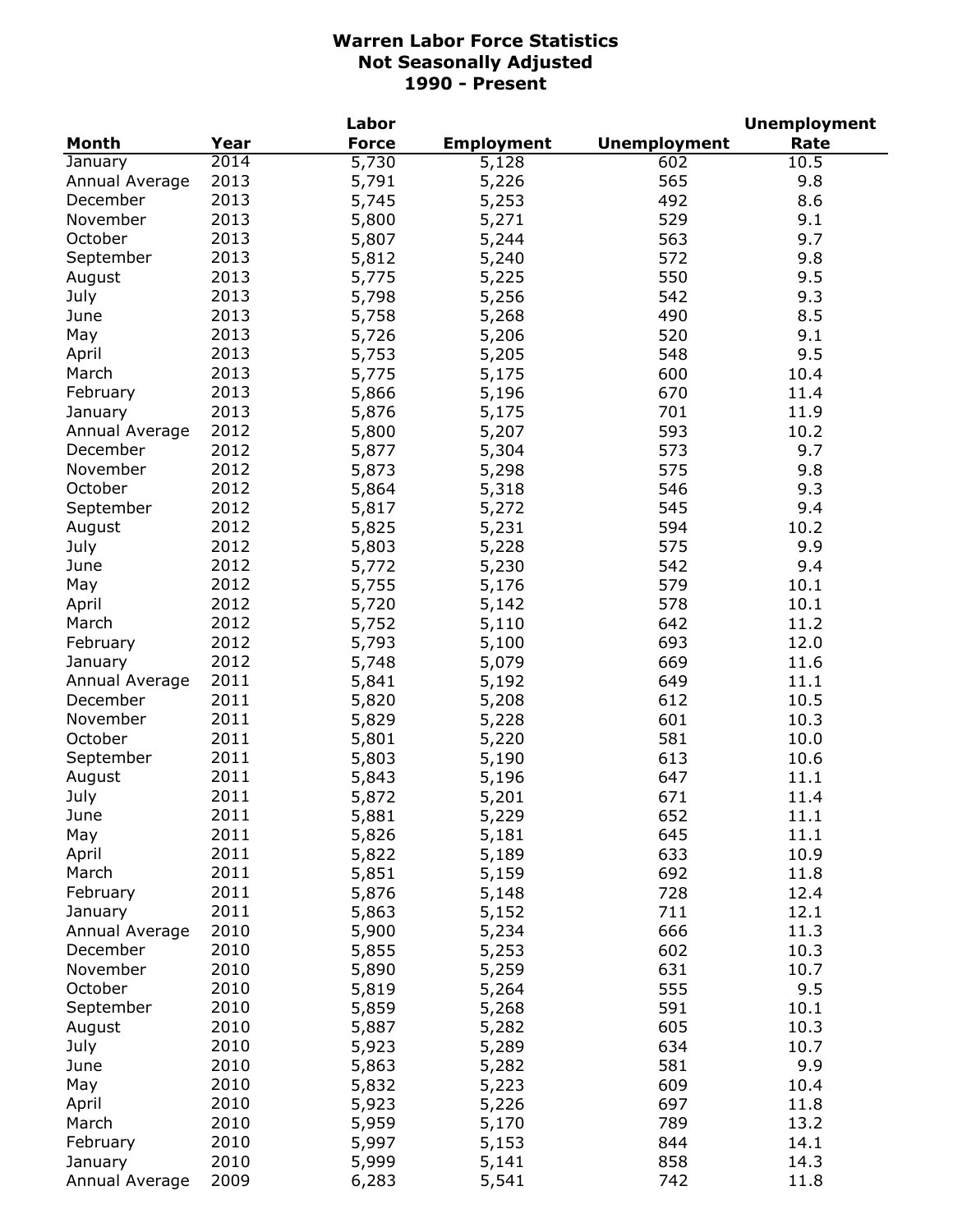|                |      | Labor        |                   |                     | <b>Unemployment</b> |
|----------------|------|--------------|-------------------|---------------------|---------------------|
| <b>Month</b>   | Year | <b>Force</b> | <b>Employment</b> | <b>Unemployment</b> | Rate                |
| December       | 2009 | 6,321        | 5,523             | 798                 | 12.6                |
| November       | 2009 | 6,351        | 5,569             | 782                 | 12.3                |
| October        | 2009 | 6,294        | 5,538             | 756                 | 12.0                |
| September      | 2009 | 6,202        | 5,530             | 672                 | 10.8                |
| August         | 2009 | 6,318        | 5,569             | 749                 | 11.9                |
| July           | 2009 | 6,335        | 5,599             | 736                 | 11.6                |
| June           | 2009 | 6,273        | 5,588             | 685                 | 10.9                |
| May            | 2009 | 6,231        | 5,512             | 719                 | 11.5                |
| April          | 2009 | 6,264        | 5,528             | 736                 | 11.7                |
| March          | 2009 | 6,238        | 5,502             | 736                 | 11.8                |
| February       | 2009 | 6,292        | 5,514             | 778                 | 12.4                |
| January        | 2009 | 6,267        | 5,516             | 751                 | 12.0                |
| Annual Average | 2008 | 6,298        | 5,824             | 474                 | 7.5                 |
| December       | 2008 | 6,387        | 5,730             | 657                 | 10.3                |
| November       | 2008 | 6,368        | 5,792             | 576                 | 9.0                 |
| October        | 2008 | 6,285        | 5,794             | 491                 | 7.8                 |
| September      | 2008 | 6,278        | 5,799             | 479                 | 7.6                 |
| August         | 2008 | 6,338        | 5,811             | 527                 | 8.3                 |
| July           | 2008 | 6,360        | 5,866             | 494                 | 7.8                 |
| June           | 2008 | 6,277        | 5,881             | 396                 | 6.3                 |
| May            | 2008 | 6,216        | 5,818             | 398                 | 6.4                 |
| April          | 2008 | 6,216        | 5,860             | 356                 | 5.7                 |
| March          | 2008 | 6,247        | 5,837             | 410                 | 6.6                 |
| February       | 2008 | 6,263        | 5,834             | 429                 | 6.8                 |
| January        | 2008 | 6,338        | 5,864             | 474                 | 7.5                 |
| Annual Average | 2007 | 6,339        | 6,016             | 323                 | 5.1                 |
| December       | 2007 | 6,361        | 5,998             | 363                 | 5.7                 |
| November       | 2007 | 6,363        | 6,049             | 314                 | 4.9                 |
| October        | 2007 | 6,314        | 6,033             | 281                 | 4.5                 |
| September      | 2007 | 6,304        | 6,030             | 274                 | 4.3                 |
| August         | 2007 | 6,330        | 6,009             | 321                 | 5.1                 |
| July           | 2007 | 6,373        | 6,051             | 322                 | 5.1                 |
| June           | 2007 | 6,348        | 6,069             | 279                 | 4.4                 |
| May            | 2007 | 6,271        | 6,003             | 268                 | 4.3                 |
| April          | 2007 | 6,279        | 5,991             | 288                 | 4.6                 |
| March          | 2007 | 6,350        | 5,992             | 358                 | 5.6                 |
| February       | 2007 | 6,370        | 5,982             | 388                 | 6.1                 |
| January        | 2007 | 6,400        | 5,983             | 417                 | 6.5                 |
| Annual Average | 2006 | 6,360        | 6,016             | 344                 | 5.4                 |
| December       | 2006 | 6,427        | 6,099             | 328                 | 5.1                 |
| November       | 2006 | 6,418        | 6,105             | 313                 | 4.9                 |
| October        | 2006 | 6,375        | 6,089             | 286                 | 4.5                 |
| September      | 2006 | 6,351        | 6,053             | 298                 | 4.7                 |
| August         | 2006 | 6,397        | 6,042             | 355                 | 5.5                 |
| July           | 2006 | 6,414        | 6,054             | 360                 | 5.6                 |
| June           | 2006 | 6,373        | 6,054             | 319                 | 5.0                 |
| May            | 2006 | 6,271        | 5,978             | 293                 | 4.7                 |
| April          | 2006 | 6,283        | 5,966             | 317                 | 5.0                 |
| March          | 2006 | 6,327        | 5,929             | 398                 | 6.3                 |
| February       | 2006 | 6,357        | 5,914             | 443                 | 7.0                 |
| January        | 2006 | 6,324        | 5,910             | 414                 | 6.5                 |
| Annual Average | 2005 | 6,283        | 5,962             | 321                 | 5.1                 |
| December       | 2005 | 6,380        | 6,048             | 332                 | 5.2                 |
| November       | 2005 | 6,376        | 6,066             | 310                 | 4.9                 |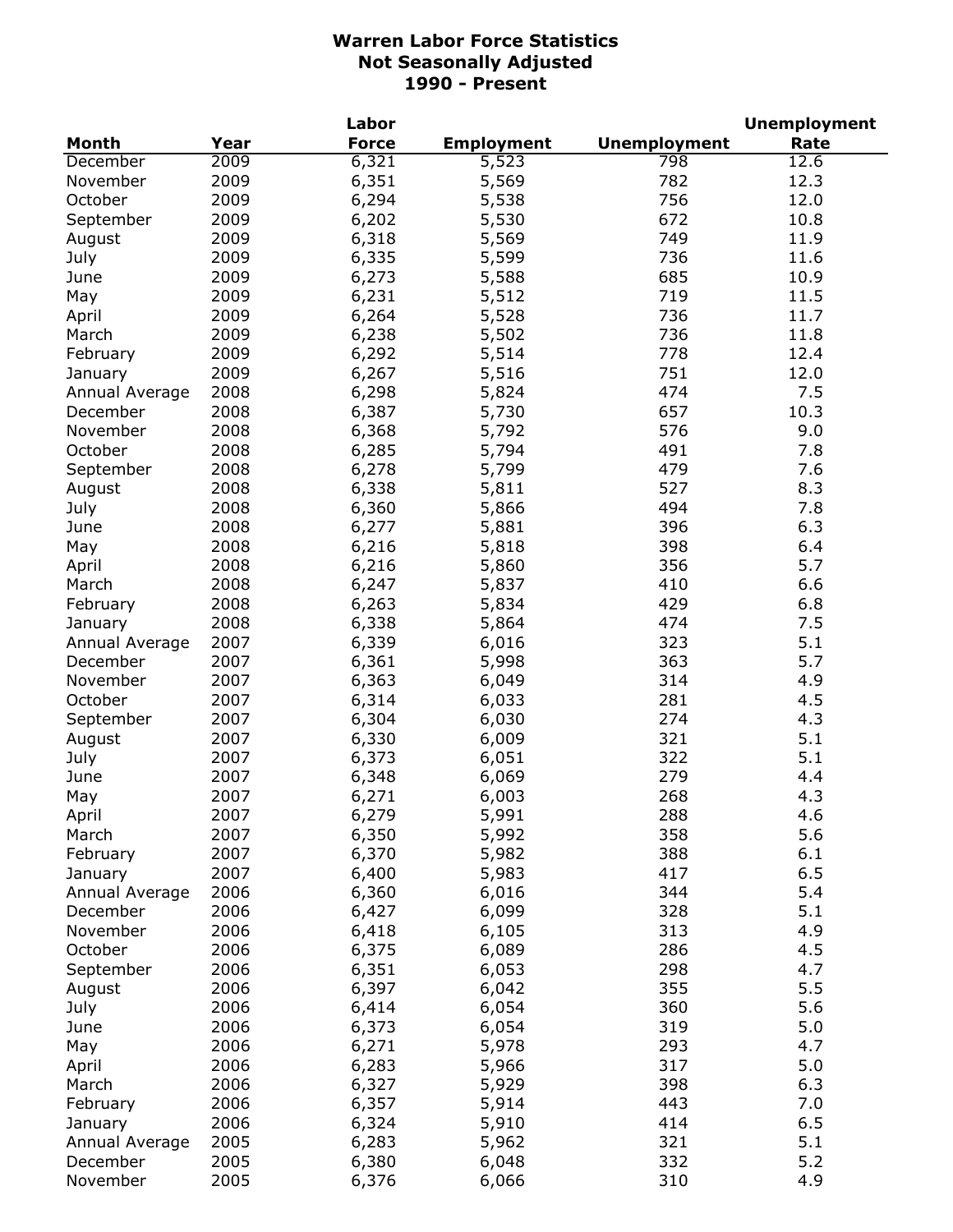|                |      | Labor        |                   |                     | <b>Unemployment</b> |
|----------------|------|--------------|-------------------|---------------------|---------------------|
| <b>Month</b>   | Year | <b>Force</b> | <b>Employment</b> | <b>Unemployment</b> | Rate                |
| October        | 2005 | 6,373        | 6,042             | 331                 | 5.2                 |
| September      | 2005 | 6,334        | 6,013             | 321                 | 5.1                 |
| August         | 2005 | 6,366        | 6,024             | 342                 | 5.4                 |
| July           | 2005 | 6,361        | 6,020             | 341                 | 5.4                 |
| June           | 2005 | 6,274        | 5,993             | 281                 | 4.5                 |
| May            | 2005 | 6,163        | 5,926             | 237                 | 3.8                 |
| April          | 2005 | 6,172        | 5,903             | 269                 | 4.4                 |
| March          | 2005 | 6,205        | 5,856             | 349                 | 5.6                 |
| February       | 2005 | 6,214        | 5,836             | 378                 | 6.1                 |
| January        | 2005 | 6,188        | 5,822             | 366                 | 5.9                 |
| Annual Average | 2004 | 6,220        | 5,888             | 332                 | 5.3                 |
| December       | 2004 | 6,212        | 5,938             | 274                 | 4.4                 |
| November       | 2004 | 6,234        | 5,962             | 272                 | 4.4                 |
| October        | 2004 | 6,185        | 5,935             | 250                 | 4.0                 |
| September      | 2004 | 6,166        | 5,905             | 261                 | 4.2                 |
| August         | 2004 | 6,229        | 5,912             | 317                 | 5.1                 |
| July           | 2004 | 6,285        | 5,935             | 350                 | 5.6                 |
| June           | 2004 | 6,231        | 5,910             | 321                 | 5.2                 |
| May            | 2004 | 6,166        | 5,843             | 323                 | 5.2                 |
| April          | 2004 | 6,201        | 5,838             | 363                 | 5.9                 |
| March          | 2004 | 6,229        | 5,811             | 418                 | 6.7                 |
| February       | 2004 | 6,234        | 5,824             | 410                 | 6.6                 |
| January        | 2004 | 6,259        | 5,837             | 422                 | 6.7                 |
| Annual Average | 2003 | 6,282        | 5,949             | 333                 | 5.3                 |
| December       | 2003 | 6,275        | 5,977             | 298                 | 4.7                 |
| November       | 2003 | 6,284        | 5,995             | 289                 | 4.6                 |
| October        | 2003 | 6,234        | 5,971             | 263                 | 4.2                 |
| September      | 2003 | 6,216        | 5,953             | 263                 | 4.2                 |
| August         | 2003 | 6,295        | 5,958             | 337                 | 5.4                 |
| July           | 2003 | 6,320        | 5,979             | 341                 | 5.4                 |
| June           | 2003 | 6,331        | 5,996             | 335                 | 5.3                 |
| May            | 2003 | 6,225        | 5,925             | 300                 | 4.8                 |
| April          | 2003 | 6,272        | 5,936             | 336                 | 5.4                 |
| March          | 2003 | 6,303        | 5,908             | 395                 | 6.3                 |
| February       | 2003 | 6,330        | 5,909             | 421                 | 6.7                 |
| January        | 2003 | 6,298        | 5,879             | 419                 | 6.7                 |
| Annual Average | 2002 | 6,241        | 5,930             | 311                 | 5.0                 |
| December       | 2002 | 6,332        | 6,013             | 319                 | 5.0                 |
| November       | 2002 | 6,341        | 6,027             | 314                 | 5.0                 |
| October        | 2002 | 6,291        | 6,001             | 290                 | 4.6                 |
| September      | 2002 | 6,268        | 5,988             | 280                 | 4.5                 |
| August         | 2002 | 6,280        | 5,968             | 312                 | 5.0                 |
| July           | 2002 | 6,268        | 5,971             | 297                 | 4.7                 |
| June           | 2002 | 6,209        | 5,952             | 257                 | 4.1                 |
| May            | 2002 | 6,147        | 5,882             | 265                 | 4.3                 |
| April          | 2002 | 6,156        | 5,860             | 296                 | 4.8                 |
| March          | 2002 | 6,192        | 5,851             | 341                 | 5.5                 |
| February       | 2002 | 6,236        | 5,855             | 381                 | 6.1                 |
| January        | 2002 | 6,171        | 5,786             | 385                 | 6.2                 |
| Annual Average | 2001 | 6,179        | 5,925             | 254                 | 4.1                 |
| December       | 2001 | 6,221        | 5,960             | 261                 | 4.2                 |
| November       | 2001 | 6,220        | 5,962             | 258                 | 4.1                 |
| October        | 2001 | 6,179        | 5,951             | 228                 | 3.7                 |
| September      | 2001 | 6,173        | 5,950             | 223                 | 3.6                 |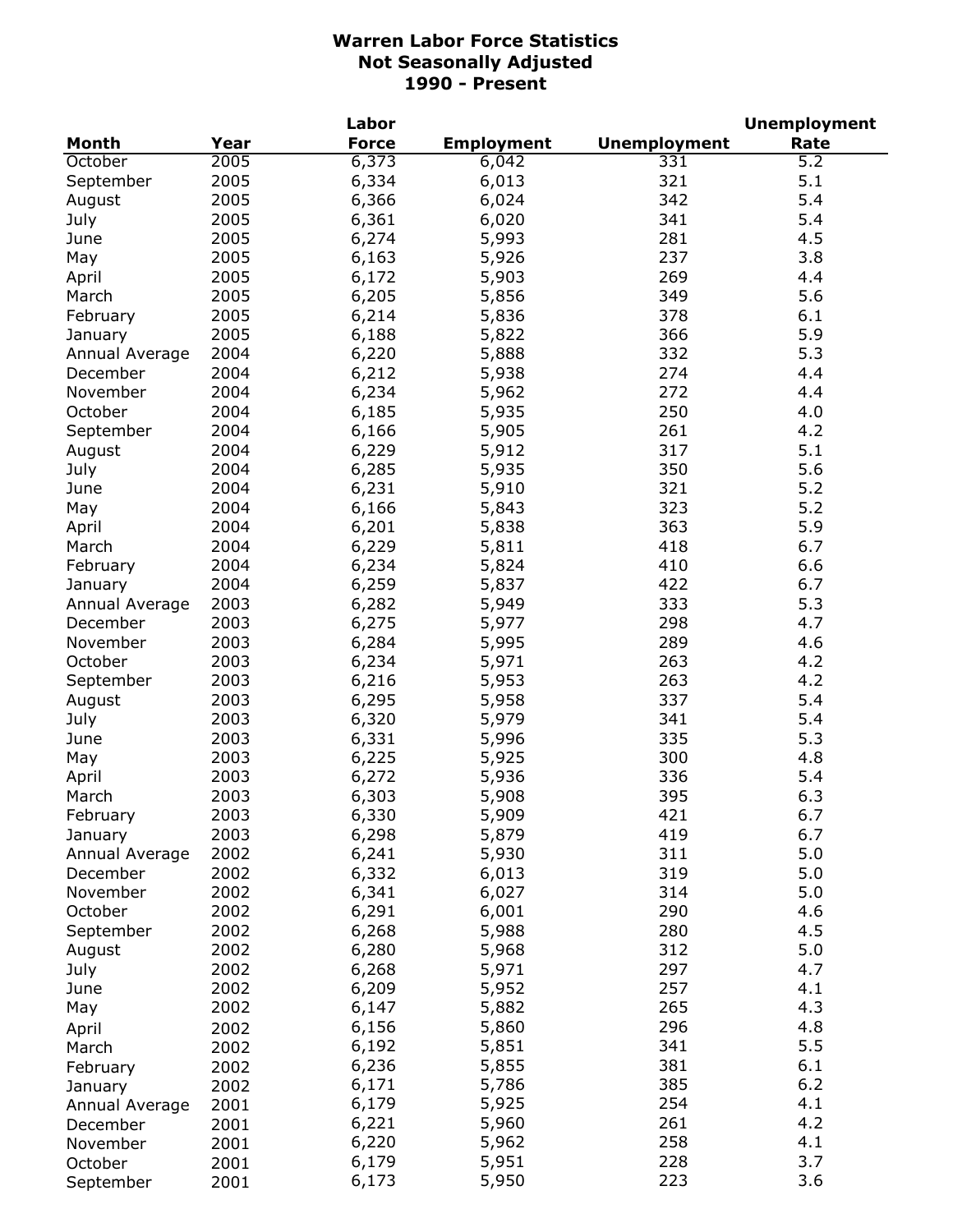|                |      | Labor        |                   |                     | <b>Unemployment</b> |
|----------------|------|--------------|-------------------|---------------------|---------------------|
| Month          | Year | <b>Force</b> | <b>Employment</b> | <b>Unemployment</b> | Rate                |
| August         | 2001 | 6,173        | 5,916             | 257                 | 4.2                 |
| July           | 2001 | 6,222        | 5,954             | 268                 | 4.3                 |
| June           | 2001 | 6,191        | 5,947             | 244                 | 3.9                 |
| May            | 2001 | 6,100        | 5,883             | 217                 | 3.6                 |
| April          | 2001 | 6,134        | 5,899             | 235                 | 3.8                 |
| March          | 2001 | 6,180        | 5,895             | 285                 | 4.6                 |
| February       | 2001 | 6,169        | 5,895             | 274                 | 4.4                 |
| January        | 2001 | 6,190        | 5,892             | 298                 | 4.8                 |
| Annual Average | 2000 | 6,240        | 5,986             | 254                 | 4.1                 |
| December       | 2000 | 6,232        | 6,039             | 193                 | 3.1                 |
| November       | 2000 | 6,241        | 6,033             | 208                 | 3.3                 |
| October        | 2000 | 6,211        | 6,006             | 205                 | 3.3                 |
|                |      | 6,189        | 5,984             | 205                 | 3.3                 |
| September      | 2000 | 6,258        | 5,992             | 266                 | 4.3                 |
| August         | 2000 | 6,254        | 6,003             | 251                 | 4.0                 |
| July           | 2000 |              |                   | 239                 | 3.8                 |
| June           | 2000 | 6,264        | 6,025             |                     |                     |
| May            | 2000 | 6,213        | 5,965             | 248                 | 4.0                 |
| April          | 2000 | 6,235        | 5,994             | 241                 | 3.9                 |
| March          | 2000 | 6,235        | 5,944             | 291                 | 4.7                 |
| February       | 2000 | 6,283        | 5,925             | 358                 | 5.7                 |
| January        | 2000 | 6,270        | 5,925             | 345                 | 5.5                 |
| Annual Average | 1999 | 6,482        | 6,240             | 242                 | 3.7                 |
| December       | 1999 | 6,587        | 6,358             | 229                 | 3.5                 |
| November       | 1999 | 6,583        | 6,349             | 234                 | 3.6                 |
| October        | 1999 | 6,522        | 6,287             | 235                 | 3.6                 |
| September      | 1999 | 6,480        | 6,245             | 235                 | 3.6                 |
| August         | 1999 | 6,519        | 6,258             | 261                 | 4.0                 |
| July           | 1999 | 6,546        | 6,252             | 294                 | 4.5                 |
| June           | 1999 | 6,407        | 6,247             | 160                 | 2.5                 |
| May            | 1999 | 6,383        | 6,204             | 179                 | 2.8                 |
| April          | 1999 | 6,396        | 6,197             | 199                 | 3.1                 |
| March          | 1999 | 6,434        | 6,188             | 246                 | 3.8                 |
| February       | 1999 | 6,446        | 6,152             | 294                 | 4.6                 |
| January        | 1999 | 6,485        | 6,146             | 339                 | 5.2                 |
| Annual Average | 1998 | 6,463        | 6,195             | 268                 | 4.1                 |
| December       | 1998 | 6,528        | 6,339             | 189                 | 2.9                 |
| November       | 1998 | 6,543        | 6,332             | 211                 | 3.2                 |
| October        | 1998 | 6,477        | 6,256             | 221                 | 3.4                 |
| September      | 1998 | 6,427        | 6,224             | 203                 | 3.2                 |
| August         | 1998 | 6,476        | 6,216             | 260                 | 4.0                 |
| July           | 1998 | 6,493        | 6,214             | 279                 | 4.3                 |
| June           | 1998 | 6,427        | 6,200             | 227                 | 3.5                 |
| May            | 1998 | 6,368        | 6,140             | 228                 | 3.6                 |
| April          | 1998 | 6,410        | 6,122             | 288                 | 4.5                 |
|                | 1998 | 6,441        | 6,103             | 338                 | 5.2                 |
| March          |      | 6,468        | 6,098             | 370                 | 5.7                 |
| February       | 1998 | 6,493        | 6,097             | 396                 | 6.1                 |
| January        | 1998 |              |                   |                     | 5.2                 |
| Annual Average | 1997 | 6,454        | 6,119             | 335                 |                     |
| December       | 1997 | 6,486        | 6,211             | 275                 | 4.2                 |
| November       | 1997 | 6,469        | 6,237             | 232                 | 3.6                 |
| October        | 1997 | 6,511        | 6,195             | 316                 | 4.9                 |
| September      | 1997 | 6,489        | 6,184             | 305                 | 4.7                 |
| August         | 1997 | 6,536        | 6,189             | 347                 | 5.3                 |
| July           | 1997 | 6,551        | 6,178             | 373                 | 5.7                 |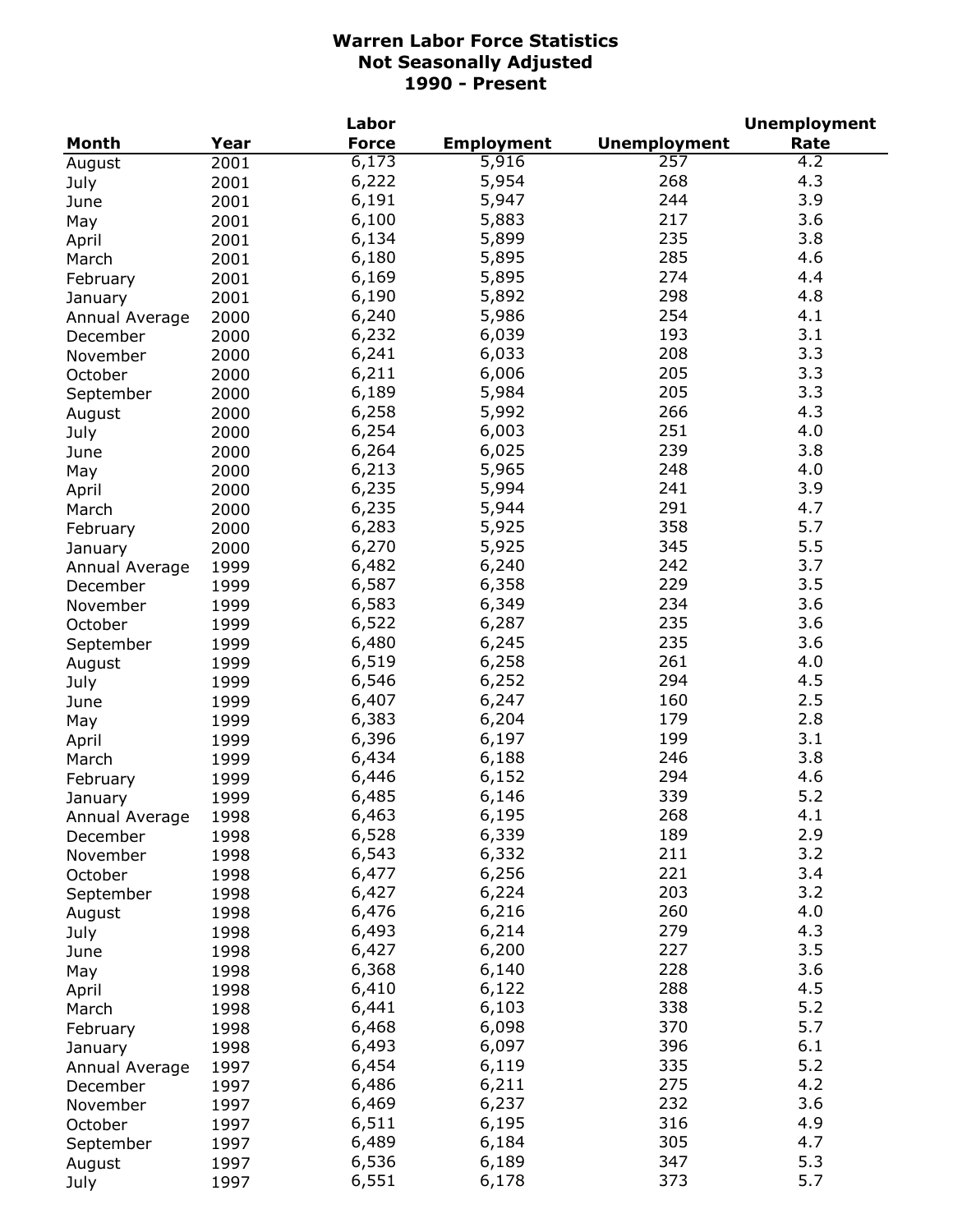| <b>Unemployment</b><br>Year<br><b>Force</b><br><b>Employment</b><br>Rate<br><b>Month</b><br>6,464<br>326<br>5.0<br>6,138<br>1997<br>June<br>308<br>6,378<br>4.8<br>6,070<br>1997<br>May<br>6,370<br>316<br>5.0<br>6,054<br>1997<br>April<br>5.9<br>380<br>6,400<br>6,020<br>1997<br>March<br>398<br>$6.2$<br>6,378<br>5,980<br>1997<br>February<br>444<br>6.9<br>6,413<br>5,969<br>1997<br>January<br>6,321<br>329<br>5.2<br>5,992<br>1996<br>Annual Average<br>6,403<br>301<br>4.7<br>6,102<br>1996<br>December<br>282<br>6,399<br>4.4<br>6,117<br>1996<br>November<br>6,386<br>6,090<br>296<br>4.6<br>1996<br>October<br>6,324<br>6,047<br>277<br>4.4<br>1996<br>September<br>6,380<br>5.3<br>339<br>6,041<br>1996<br>August<br>6,359<br>5.3<br>6,019<br>340<br>1996<br>July<br>6,288<br>4.2<br>6,024<br>264<br>1996<br>June<br>6,225<br>5,949<br>276<br>4.4<br>1996<br>May<br>6,246<br>5,917<br>329<br>5.3<br>1996<br>April<br>6,296<br>5,900<br>396<br>6.3<br>1996<br>March<br>6.6<br>415<br>6,282<br>5,867<br>1996<br>February<br>433<br>6.9<br>6,260<br>5,827<br>1996<br>January<br>366<br>5.9<br>6,193<br>5,827<br>1995<br>Annual Average<br>6,201<br>276<br>4.5<br>5,925<br>1995<br>December<br>297<br>6,238<br>4.8<br>5,941<br>1995<br>November<br>6,237<br>341<br>5.5<br>5,896<br>1995<br>October<br>6,202<br>355<br>5.7<br>5,847<br>1995<br>September<br>6,301<br>5,863<br>438<br>7.0<br>1995<br>August<br>6,283<br>5,836<br>447<br>7.1<br>1995<br>July<br>5.5<br>5,824<br>340<br>6,164<br>1995<br>June<br>5.3<br>6,071<br>5,751<br>320<br>1995<br>May<br>6,086<br>5,764<br>322<br>5.3<br>1995<br>April<br>402<br>6,157<br>5,755<br>6.5<br>1995<br>March<br>6.9<br>6,197<br>5,768<br>429<br>1995<br>February<br>6,178<br>5,759<br>419<br>6.8<br>1995<br>January<br>6,136<br>5,709<br>427<br>7.0<br>1994<br>Annual Average<br>299<br>4.9<br>6,059<br>5,760<br>1994<br>December<br>311<br>5.1<br>6,095<br>5,784<br>November<br>1994<br>340<br>5.6<br>6,088<br>5,748<br>1994<br>October<br>344<br>5.7<br>6,049<br>5,705<br>1994<br>September<br>391<br>6,134<br>6.4<br>1994<br>5,743<br>August<br>379<br>6.2<br>6,105<br>5,726<br>1994<br>July<br>371<br>6,106<br>5,735<br>6.1<br>1994<br>June<br>417<br>6.8<br>6,096<br>5,679<br>1994<br>May<br>447<br>7.3<br>6,102<br>5,655<br>1994<br>April<br>6,207<br>564<br>9.1<br>5,643<br>1994<br>March<br>6,295<br>622<br>9.9<br>5,673<br>1994<br>February<br>6,298<br>640<br>10.2<br>5,658<br>1994<br>January<br>6,327<br>550<br>8.7<br>5,777<br>1993<br>Annual Average<br>6,327<br>5,810<br>517<br>8.2<br>1993<br>December<br>6,357<br>5,823<br>534<br>8.4<br>1993<br>November<br>6,361<br>566<br>8.9<br>5,795<br>1993<br>October<br>6,238<br>5,784<br>454<br>7.3<br>1993<br>September<br>493<br>7.8<br>6,339<br>5,846<br>1993<br>August<br>6,291<br>445<br>7.1<br>5,846<br>1993<br>July<br>425<br>6.8<br>6,264<br>5,839<br>1993<br>June<br>453<br>6,217<br>5,764<br>7.3<br>1993<br>May |  | Labor |  | <b>Unemployment</b> |
|--------------------------------------------------------------------------------------------------------------------------------------------------------------------------------------------------------------------------------------------------------------------------------------------------------------------------------------------------------------------------------------------------------------------------------------------------------------------------------------------------------------------------------------------------------------------------------------------------------------------------------------------------------------------------------------------------------------------------------------------------------------------------------------------------------------------------------------------------------------------------------------------------------------------------------------------------------------------------------------------------------------------------------------------------------------------------------------------------------------------------------------------------------------------------------------------------------------------------------------------------------------------------------------------------------------------------------------------------------------------------------------------------------------------------------------------------------------------------------------------------------------------------------------------------------------------------------------------------------------------------------------------------------------------------------------------------------------------------------------------------------------------------------------------------------------------------------------------------------------------------------------------------------------------------------------------------------------------------------------------------------------------------------------------------------------------------------------------------------------------------------------------------------------------------------------------------------------------------------------------------------------------------------------------------------------------------------------------------------------------------------------------------------------------------------------------------------------------------------------------------------------------------------------------------------------------------------------------------------------------------------------------------------------------------------------------------------------------------------------------------------------------------------------------------------------------------------------------------------------------------------------------------------------------------------------------|--|-------|--|---------------------|
|                                                                                                                                                                                                                                                                                                                                                                                                                                                                                                                                                                                                                                                                                                                                                                                                                                                                                                                                                                                                                                                                                                                                                                                                                                                                                                                                                                                                                                                                                                                                                                                                                                                                                                                                                                                                                                                                                                                                                                                                                                                                                                                                                                                                                                                                                                                                                                                                                                                                                                                                                                                                                                                                                                                                                                                                                                                                                                                                            |  |       |  |                     |
|                                                                                                                                                                                                                                                                                                                                                                                                                                                                                                                                                                                                                                                                                                                                                                                                                                                                                                                                                                                                                                                                                                                                                                                                                                                                                                                                                                                                                                                                                                                                                                                                                                                                                                                                                                                                                                                                                                                                                                                                                                                                                                                                                                                                                                                                                                                                                                                                                                                                                                                                                                                                                                                                                                                                                                                                                                                                                                                                            |  |       |  |                     |
|                                                                                                                                                                                                                                                                                                                                                                                                                                                                                                                                                                                                                                                                                                                                                                                                                                                                                                                                                                                                                                                                                                                                                                                                                                                                                                                                                                                                                                                                                                                                                                                                                                                                                                                                                                                                                                                                                                                                                                                                                                                                                                                                                                                                                                                                                                                                                                                                                                                                                                                                                                                                                                                                                                                                                                                                                                                                                                                                            |  |       |  |                     |
|                                                                                                                                                                                                                                                                                                                                                                                                                                                                                                                                                                                                                                                                                                                                                                                                                                                                                                                                                                                                                                                                                                                                                                                                                                                                                                                                                                                                                                                                                                                                                                                                                                                                                                                                                                                                                                                                                                                                                                                                                                                                                                                                                                                                                                                                                                                                                                                                                                                                                                                                                                                                                                                                                                                                                                                                                                                                                                                                            |  |       |  |                     |
|                                                                                                                                                                                                                                                                                                                                                                                                                                                                                                                                                                                                                                                                                                                                                                                                                                                                                                                                                                                                                                                                                                                                                                                                                                                                                                                                                                                                                                                                                                                                                                                                                                                                                                                                                                                                                                                                                                                                                                                                                                                                                                                                                                                                                                                                                                                                                                                                                                                                                                                                                                                                                                                                                                                                                                                                                                                                                                                                            |  |       |  |                     |
|                                                                                                                                                                                                                                                                                                                                                                                                                                                                                                                                                                                                                                                                                                                                                                                                                                                                                                                                                                                                                                                                                                                                                                                                                                                                                                                                                                                                                                                                                                                                                                                                                                                                                                                                                                                                                                                                                                                                                                                                                                                                                                                                                                                                                                                                                                                                                                                                                                                                                                                                                                                                                                                                                                                                                                                                                                                                                                                                            |  |       |  |                     |
|                                                                                                                                                                                                                                                                                                                                                                                                                                                                                                                                                                                                                                                                                                                                                                                                                                                                                                                                                                                                                                                                                                                                                                                                                                                                                                                                                                                                                                                                                                                                                                                                                                                                                                                                                                                                                                                                                                                                                                                                                                                                                                                                                                                                                                                                                                                                                                                                                                                                                                                                                                                                                                                                                                                                                                                                                                                                                                                                            |  |       |  |                     |
|                                                                                                                                                                                                                                                                                                                                                                                                                                                                                                                                                                                                                                                                                                                                                                                                                                                                                                                                                                                                                                                                                                                                                                                                                                                                                                                                                                                                                                                                                                                                                                                                                                                                                                                                                                                                                                                                                                                                                                                                                                                                                                                                                                                                                                                                                                                                                                                                                                                                                                                                                                                                                                                                                                                                                                                                                                                                                                                                            |  |       |  |                     |
|                                                                                                                                                                                                                                                                                                                                                                                                                                                                                                                                                                                                                                                                                                                                                                                                                                                                                                                                                                                                                                                                                                                                                                                                                                                                                                                                                                                                                                                                                                                                                                                                                                                                                                                                                                                                                                                                                                                                                                                                                                                                                                                                                                                                                                                                                                                                                                                                                                                                                                                                                                                                                                                                                                                                                                                                                                                                                                                                            |  |       |  |                     |
|                                                                                                                                                                                                                                                                                                                                                                                                                                                                                                                                                                                                                                                                                                                                                                                                                                                                                                                                                                                                                                                                                                                                                                                                                                                                                                                                                                                                                                                                                                                                                                                                                                                                                                                                                                                                                                                                                                                                                                                                                                                                                                                                                                                                                                                                                                                                                                                                                                                                                                                                                                                                                                                                                                                                                                                                                                                                                                                                            |  |       |  |                     |
|                                                                                                                                                                                                                                                                                                                                                                                                                                                                                                                                                                                                                                                                                                                                                                                                                                                                                                                                                                                                                                                                                                                                                                                                                                                                                                                                                                                                                                                                                                                                                                                                                                                                                                                                                                                                                                                                                                                                                                                                                                                                                                                                                                                                                                                                                                                                                                                                                                                                                                                                                                                                                                                                                                                                                                                                                                                                                                                                            |  |       |  |                     |
|                                                                                                                                                                                                                                                                                                                                                                                                                                                                                                                                                                                                                                                                                                                                                                                                                                                                                                                                                                                                                                                                                                                                                                                                                                                                                                                                                                                                                                                                                                                                                                                                                                                                                                                                                                                                                                                                                                                                                                                                                                                                                                                                                                                                                                                                                                                                                                                                                                                                                                                                                                                                                                                                                                                                                                                                                                                                                                                                            |  |       |  |                     |
|                                                                                                                                                                                                                                                                                                                                                                                                                                                                                                                                                                                                                                                                                                                                                                                                                                                                                                                                                                                                                                                                                                                                                                                                                                                                                                                                                                                                                                                                                                                                                                                                                                                                                                                                                                                                                                                                                                                                                                                                                                                                                                                                                                                                                                                                                                                                                                                                                                                                                                                                                                                                                                                                                                                                                                                                                                                                                                                                            |  |       |  |                     |
|                                                                                                                                                                                                                                                                                                                                                                                                                                                                                                                                                                                                                                                                                                                                                                                                                                                                                                                                                                                                                                                                                                                                                                                                                                                                                                                                                                                                                                                                                                                                                                                                                                                                                                                                                                                                                                                                                                                                                                                                                                                                                                                                                                                                                                                                                                                                                                                                                                                                                                                                                                                                                                                                                                                                                                                                                                                                                                                                            |  |       |  |                     |
|                                                                                                                                                                                                                                                                                                                                                                                                                                                                                                                                                                                                                                                                                                                                                                                                                                                                                                                                                                                                                                                                                                                                                                                                                                                                                                                                                                                                                                                                                                                                                                                                                                                                                                                                                                                                                                                                                                                                                                                                                                                                                                                                                                                                                                                                                                                                                                                                                                                                                                                                                                                                                                                                                                                                                                                                                                                                                                                                            |  |       |  |                     |
|                                                                                                                                                                                                                                                                                                                                                                                                                                                                                                                                                                                                                                                                                                                                                                                                                                                                                                                                                                                                                                                                                                                                                                                                                                                                                                                                                                                                                                                                                                                                                                                                                                                                                                                                                                                                                                                                                                                                                                                                                                                                                                                                                                                                                                                                                                                                                                                                                                                                                                                                                                                                                                                                                                                                                                                                                                                                                                                                            |  |       |  |                     |
|                                                                                                                                                                                                                                                                                                                                                                                                                                                                                                                                                                                                                                                                                                                                                                                                                                                                                                                                                                                                                                                                                                                                                                                                                                                                                                                                                                                                                                                                                                                                                                                                                                                                                                                                                                                                                                                                                                                                                                                                                                                                                                                                                                                                                                                                                                                                                                                                                                                                                                                                                                                                                                                                                                                                                                                                                                                                                                                                            |  |       |  |                     |
|                                                                                                                                                                                                                                                                                                                                                                                                                                                                                                                                                                                                                                                                                                                                                                                                                                                                                                                                                                                                                                                                                                                                                                                                                                                                                                                                                                                                                                                                                                                                                                                                                                                                                                                                                                                                                                                                                                                                                                                                                                                                                                                                                                                                                                                                                                                                                                                                                                                                                                                                                                                                                                                                                                                                                                                                                                                                                                                                            |  |       |  |                     |
|                                                                                                                                                                                                                                                                                                                                                                                                                                                                                                                                                                                                                                                                                                                                                                                                                                                                                                                                                                                                                                                                                                                                                                                                                                                                                                                                                                                                                                                                                                                                                                                                                                                                                                                                                                                                                                                                                                                                                                                                                                                                                                                                                                                                                                                                                                                                                                                                                                                                                                                                                                                                                                                                                                                                                                                                                                                                                                                                            |  |       |  |                     |
|                                                                                                                                                                                                                                                                                                                                                                                                                                                                                                                                                                                                                                                                                                                                                                                                                                                                                                                                                                                                                                                                                                                                                                                                                                                                                                                                                                                                                                                                                                                                                                                                                                                                                                                                                                                                                                                                                                                                                                                                                                                                                                                                                                                                                                                                                                                                                                                                                                                                                                                                                                                                                                                                                                                                                                                                                                                                                                                                            |  |       |  |                     |
|                                                                                                                                                                                                                                                                                                                                                                                                                                                                                                                                                                                                                                                                                                                                                                                                                                                                                                                                                                                                                                                                                                                                                                                                                                                                                                                                                                                                                                                                                                                                                                                                                                                                                                                                                                                                                                                                                                                                                                                                                                                                                                                                                                                                                                                                                                                                                                                                                                                                                                                                                                                                                                                                                                                                                                                                                                                                                                                                            |  |       |  |                     |
|                                                                                                                                                                                                                                                                                                                                                                                                                                                                                                                                                                                                                                                                                                                                                                                                                                                                                                                                                                                                                                                                                                                                                                                                                                                                                                                                                                                                                                                                                                                                                                                                                                                                                                                                                                                                                                                                                                                                                                                                                                                                                                                                                                                                                                                                                                                                                                                                                                                                                                                                                                                                                                                                                                                                                                                                                                                                                                                                            |  |       |  |                     |
|                                                                                                                                                                                                                                                                                                                                                                                                                                                                                                                                                                                                                                                                                                                                                                                                                                                                                                                                                                                                                                                                                                                                                                                                                                                                                                                                                                                                                                                                                                                                                                                                                                                                                                                                                                                                                                                                                                                                                                                                                                                                                                                                                                                                                                                                                                                                                                                                                                                                                                                                                                                                                                                                                                                                                                                                                                                                                                                                            |  |       |  |                     |
|                                                                                                                                                                                                                                                                                                                                                                                                                                                                                                                                                                                                                                                                                                                                                                                                                                                                                                                                                                                                                                                                                                                                                                                                                                                                                                                                                                                                                                                                                                                                                                                                                                                                                                                                                                                                                                                                                                                                                                                                                                                                                                                                                                                                                                                                                                                                                                                                                                                                                                                                                                                                                                                                                                                                                                                                                                                                                                                                            |  |       |  |                     |
|                                                                                                                                                                                                                                                                                                                                                                                                                                                                                                                                                                                                                                                                                                                                                                                                                                                                                                                                                                                                                                                                                                                                                                                                                                                                                                                                                                                                                                                                                                                                                                                                                                                                                                                                                                                                                                                                                                                                                                                                                                                                                                                                                                                                                                                                                                                                                                                                                                                                                                                                                                                                                                                                                                                                                                                                                                                                                                                                            |  |       |  |                     |
|                                                                                                                                                                                                                                                                                                                                                                                                                                                                                                                                                                                                                                                                                                                                                                                                                                                                                                                                                                                                                                                                                                                                                                                                                                                                                                                                                                                                                                                                                                                                                                                                                                                                                                                                                                                                                                                                                                                                                                                                                                                                                                                                                                                                                                                                                                                                                                                                                                                                                                                                                                                                                                                                                                                                                                                                                                                                                                                                            |  |       |  |                     |
|                                                                                                                                                                                                                                                                                                                                                                                                                                                                                                                                                                                                                                                                                                                                                                                                                                                                                                                                                                                                                                                                                                                                                                                                                                                                                                                                                                                                                                                                                                                                                                                                                                                                                                                                                                                                                                                                                                                                                                                                                                                                                                                                                                                                                                                                                                                                                                                                                                                                                                                                                                                                                                                                                                                                                                                                                                                                                                                                            |  |       |  |                     |
|                                                                                                                                                                                                                                                                                                                                                                                                                                                                                                                                                                                                                                                                                                                                                                                                                                                                                                                                                                                                                                                                                                                                                                                                                                                                                                                                                                                                                                                                                                                                                                                                                                                                                                                                                                                                                                                                                                                                                                                                                                                                                                                                                                                                                                                                                                                                                                                                                                                                                                                                                                                                                                                                                                                                                                                                                                                                                                                                            |  |       |  |                     |
|                                                                                                                                                                                                                                                                                                                                                                                                                                                                                                                                                                                                                                                                                                                                                                                                                                                                                                                                                                                                                                                                                                                                                                                                                                                                                                                                                                                                                                                                                                                                                                                                                                                                                                                                                                                                                                                                                                                                                                                                                                                                                                                                                                                                                                                                                                                                                                                                                                                                                                                                                                                                                                                                                                                                                                                                                                                                                                                                            |  |       |  |                     |
|                                                                                                                                                                                                                                                                                                                                                                                                                                                                                                                                                                                                                                                                                                                                                                                                                                                                                                                                                                                                                                                                                                                                                                                                                                                                                                                                                                                                                                                                                                                                                                                                                                                                                                                                                                                                                                                                                                                                                                                                                                                                                                                                                                                                                                                                                                                                                                                                                                                                                                                                                                                                                                                                                                                                                                                                                                                                                                                                            |  |       |  |                     |
|                                                                                                                                                                                                                                                                                                                                                                                                                                                                                                                                                                                                                                                                                                                                                                                                                                                                                                                                                                                                                                                                                                                                                                                                                                                                                                                                                                                                                                                                                                                                                                                                                                                                                                                                                                                                                                                                                                                                                                                                                                                                                                                                                                                                                                                                                                                                                                                                                                                                                                                                                                                                                                                                                                                                                                                                                                                                                                                                            |  |       |  |                     |
|                                                                                                                                                                                                                                                                                                                                                                                                                                                                                                                                                                                                                                                                                                                                                                                                                                                                                                                                                                                                                                                                                                                                                                                                                                                                                                                                                                                                                                                                                                                                                                                                                                                                                                                                                                                                                                                                                                                                                                                                                                                                                                                                                                                                                                                                                                                                                                                                                                                                                                                                                                                                                                                                                                                                                                                                                                                                                                                                            |  |       |  |                     |
|                                                                                                                                                                                                                                                                                                                                                                                                                                                                                                                                                                                                                                                                                                                                                                                                                                                                                                                                                                                                                                                                                                                                                                                                                                                                                                                                                                                                                                                                                                                                                                                                                                                                                                                                                                                                                                                                                                                                                                                                                                                                                                                                                                                                                                                                                                                                                                                                                                                                                                                                                                                                                                                                                                                                                                                                                                                                                                                                            |  |       |  |                     |
|                                                                                                                                                                                                                                                                                                                                                                                                                                                                                                                                                                                                                                                                                                                                                                                                                                                                                                                                                                                                                                                                                                                                                                                                                                                                                                                                                                                                                                                                                                                                                                                                                                                                                                                                                                                                                                                                                                                                                                                                                                                                                                                                                                                                                                                                                                                                                                                                                                                                                                                                                                                                                                                                                                                                                                                                                                                                                                                                            |  |       |  |                     |
|                                                                                                                                                                                                                                                                                                                                                                                                                                                                                                                                                                                                                                                                                                                                                                                                                                                                                                                                                                                                                                                                                                                                                                                                                                                                                                                                                                                                                                                                                                                                                                                                                                                                                                                                                                                                                                                                                                                                                                                                                                                                                                                                                                                                                                                                                                                                                                                                                                                                                                                                                                                                                                                                                                                                                                                                                                                                                                                                            |  |       |  |                     |
|                                                                                                                                                                                                                                                                                                                                                                                                                                                                                                                                                                                                                                                                                                                                                                                                                                                                                                                                                                                                                                                                                                                                                                                                                                                                                                                                                                                                                                                                                                                                                                                                                                                                                                                                                                                                                                                                                                                                                                                                                                                                                                                                                                                                                                                                                                                                                                                                                                                                                                                                                                                                                                                                                                                                                                                                                                                                                                                                            |  |       |  |                     |
|                                                                                                                                                                                                                                                                                                                                                                                                                                                                                                                                                                                                                                                                                                                                                                                                                                                                                                                                                                                                                                                                                                                                                                                                                                                                                                                                                                                                                                                                                                                                                                                                                                                                                                                                                                                                                                                                                                                                                                                                                                                                                                                                                                                                                                                                                                                                                                                                                                                                                                                                                                                                                                                                                                                                                                                                                                                                                                                                            |  |       |  |                     |
|                                                                                                                                                                                                                                                                                                                                                                                                                                                                                                                                                                                                                                                                                                                                                                                                                                                                                                                                                                                                                                                                                                                                                                                                                                                                                                                                                                                                                                                                                                                                                                                                                                                                                                                                                                                                                                                                                                                                                                                                                                                                                                                                                                                                                                                                                                                                                                                                                                                                                                                                                                                                                                                                                                                                                                                                                                                                                                                                            |  |       |  |                     |
|                                                                                                                                                                                                                                                                                                                                                                                                                                                                                                                                                                                                                                                                                                                                                                                                                                                                                                                                                                                                                                                                                                                                                                                                                                                                                                                                                                                                                                                                                                                                                                                                                                                                                                                                                                                                                                                                                                                                                                                                                                                                                                                                                                                                                                                                                                                                                                                                                                                                                                                                                                                                                                                                                                                                                                                                                                                                                                                                            |  |       |  |                     |
|                                                                                                                                                                                                                                                                                                                                                                                                                                                                                                                                                                                                                                                                                                                                                                                                                                                                                                                                                                                                                                                                                                                                                                                                                                                                                                                                                                                                                                                                                                                                                                                                                                                                                                                                                                                                                                                                                                                                                                                                                                                                                                                                                                                                                                                                                                                                                                                                                                                                                                                                                                                                                                                                                                                                                                                                                                                                                                                                            |  |       |  |                     |
|                                                                                                                                                                                                                                                                                                                                                                                                                                                                                                                                                                                                                                                                                                                                                                                                                                                                                                                                                                                                                                                                                                                                                                                                                                                                                                                                                                                                                                                                                                                                                                                                                                                                                                                                                                                                                                                                                                                                                                                                                                                                                                                                                                                                                                                                                                                                                                                                                                                                                                                                                                                                                                                                                                                                                                                                                                                                                                                                            |  |       |  |                     |
|                                                                                                                                                                                                                                                                                                                                                                                                                                                                                                                                                                                                                                                                                                                                                                                                                                                                                                                                                                                                                                                                                                                                                                                                                                                                                                                                                                                                                                                                                                                                                                                                                                                                                                                                                                                                                                                                                                                                                                                                                                                                                                                                                                                                                                                                                                                                                                                                                                                                                                                                                                                                                                                                                                                                                                                                                                                                                                                                            |  |       |  |                     |
|                                                                                                                                                                                                                                                                                                                                                                                                                                                                                                                                                                                                                                                                                                                                                                                                                                                                                                                                                                                                                                                                                                                                                                                                                                                                                                                                                                                                                                                                                                                                                                                                                                                                                                                                                                                                                                                                                                                                                                                                                                                                                                                                                                                                                                                                                                                                                                                                                                                                                                                                                                                                                                                                                                                                                                                                                                                                                                                                            |  |       |  |                     |
|                                                                                                                                                                                                                                                                                                                                                                                                                                                                                                                                                                                                                                                                                                                                                                                                                                                                                                                                                                                                                                                                                                                                                                                                                                                                                                                                                                                                                                                                                                                                                                                                                                                                                                                                                                                                                                                                                                                                                                                                                                                                                                                                                                                                                                                                                                                                                                                                                                                                                                                                                                                                                                                                                                                                                                                                                                                                                                                                            |  |       |  |                     |
|                                                                                                                                                                                                                                                                                                                                                                                                                                                                                                                                                                                                                                                                                                                                                                                                                                                                                                                                                                                                                                                                                                                                                                                                                                                                                                                                                                                                                                                                                                                                                                                                                                                                                                                                                                                                                                                                                                                                                                                                                                                                                                                                                                                                                                                                                                                                                                                                                                                                                                                                                                                                                                                                                                                                                                                                                                                                                                                                            |  |       |  |                     |
|                                                                                                                                                                                                                                                                                                                                                                                                                                                                                                                                                                                                                                                                                                                                                                                                                                                                                                                                                                                                                                                                                                                                                                                                                                                                                                                                                                                                                                                                                                                                                                                                                                                                                                                                                                                                                                                                                                                                                                                                                                                                                                                                                                                                                                                                                                                                                                                                                                                                                                                                                                                                                                                                                                                                                                                                                                                                                                                                            |  |       |  |                     |
|                                                                                                                                                                                                                                                                                                                                                                                                                                                                                                                                                                                                                                                                                                                                                                                                                                                                                                                                                                                                                                                                                                                                                                                                                                                                                                                                                                                                                                                                                                                                                                                                                                                                                                                                                                                                                                                                                                                                                                                                                                                                                                                                                                                                                                                                                                                                                                                                                                                                                                                                                                                                                                                                                                                                                                                                                                                                                                                                            |  |       |  |                     |
|                                                                                                                                                                                                                                                                                                                                                                                                                                                                                                                                                                                                                                                                                                                                                                                                                                                                                                                                                                                                                                                                                                                                                                                                                                                                                                                                                                                                                                                                                                                                                                                                                                                                                                                                                                                                                                                                                                                                                                                                                                                                                                                                                                                                                                                                                                                                                                                                                                                                                                                                                                                                                                                                                                                                                                                                                                                                                                                                            |  |       |  |                     |
|                                                                                                                                                                                                                                                                                                                                                                                                                                                                                                                                                                                                                                                                                                                                                                                                                                                                                                                                                                                                                                                                                                                                                                                                                                                                                                                                                                                                                                                                                                                                                                                                                                                                                                                                                                                                                                                                                                                                                                                                                                                                                                                                                                                                                                                                                                                                                                                                                                                                                                                                                                                                                                                                                                                                                                                                                                                                                                                                            |  |       |  |                     |
|                                                                                                                                                                                                                                                                                                                                                                                                                                                                                                                                                                                                                                                                                                                                                                                                                                                                                                                                                                                                                                                                                                                                                                                                                                                                                                                                                                                                                                                                                                                                                                                                                                                                                                                                                                                                                                                                                                                                                                                                                                                                                                                                                                                                                                                                                                                                                                                                                                                                                                                                                                                                                                                                                                                                                                                                                                                                                                                                            |  |       |  |                     |
|                                                                                                                                                                                                                                                                                                                                                                                                                                                                                                                                                                                                                                                                                                                                                                                                                                                                                                                                                                                                                                                                                                                                                                                                                                                                                                                                                                                                                                                                                                                                                                                                                                                                                                                                                                                                                                                                                                                                                                                                                                                                                                                                                                                                                                                                                                                                                                                                                                                                                                                                                                                                                                                                                                                                                                                                                                                                                                                                            |  |       |  |                     |
|                                                                                                                                                                                                                                                                                                                                                                                                                                                                                                                                                                                                                                                                                                                                                                                                                                                                                                                                                                                                                                                                                                                                                                                                                                                                                                                                                                                                                                                                                                                                                                                                                                                                                                                                                                                                                                                                                                                                                                                                                                                                                                                                                                                                                                                                                                                                                                                                                                                                                                                                                                                                                                                                                                                                                                                                                                                                                                                                            |  |       |  |                     |
|                                                                                                                                                                                                                                                                                                                                                                                                                                                                                                                                                                                                                                                                                                                                                                                                                                                                                                                                                                                                                                                                                                                                                                                                                                                                                                                                                                                                                                                                                                                                                                                                                                                                                                                                                                                                                                                                                                                                                                                                                                                                                                                                                                                                                                                                                                                                                                                                                                                                                                                                                                                                                                                                                                                                                                                                                                                                                                                                            |  |       |  |                     |
|                                                                                                                                                                                                                                                                                                                                                                                                                                                                                                                                                                                                                                                                                                                                                                                                                                                                                                                                                                                                                                                                                                                                                                                                                                                                                                                                                                                                                                                                                                                                                                                                                                                                                                                                                                                                                                                                                                                                                                                                                                                                                                                                                                                                                                                                                                                                                                                                                                                                                                                                                                                                                                                                                                                                                                                                                                                                                                                                            |  |       |  |                     |
|                                                                                                                                                                                                                                                                                                                                                                                                                                                                                                                                                                                                                                                                                                                                                                                                                                                                                                                                                                                                                                                                                                                                                                                                                                                                                                                                                                                                                                                                                                                                                                                                                                                                                                                                                                                                                                                                                                                                                                                                                                                                                                                                                                                                                                                                                                                                                                                                                                                                                                                                                                                                                                                                                                                                                                                                                                                                                                                                            |  |       |  |                     |
|                                                                                                                                                                                                                                                                                                                                                                                                                                                                                                                                                                                                                                                                                                                                                                                                                                                                                                                                                                                                                                                                                                                                                                                                                                                                                                                                                                                                                                                                                                                                                                                                                                                                                                                                                                                                                                                                                                                                                                                                                                                                                                                                                                                                                                                                                                                                                                                                                                                                                                                                                                                                                                                                                                                                                                                                                                                                                                                                            |  |       |  |                     |